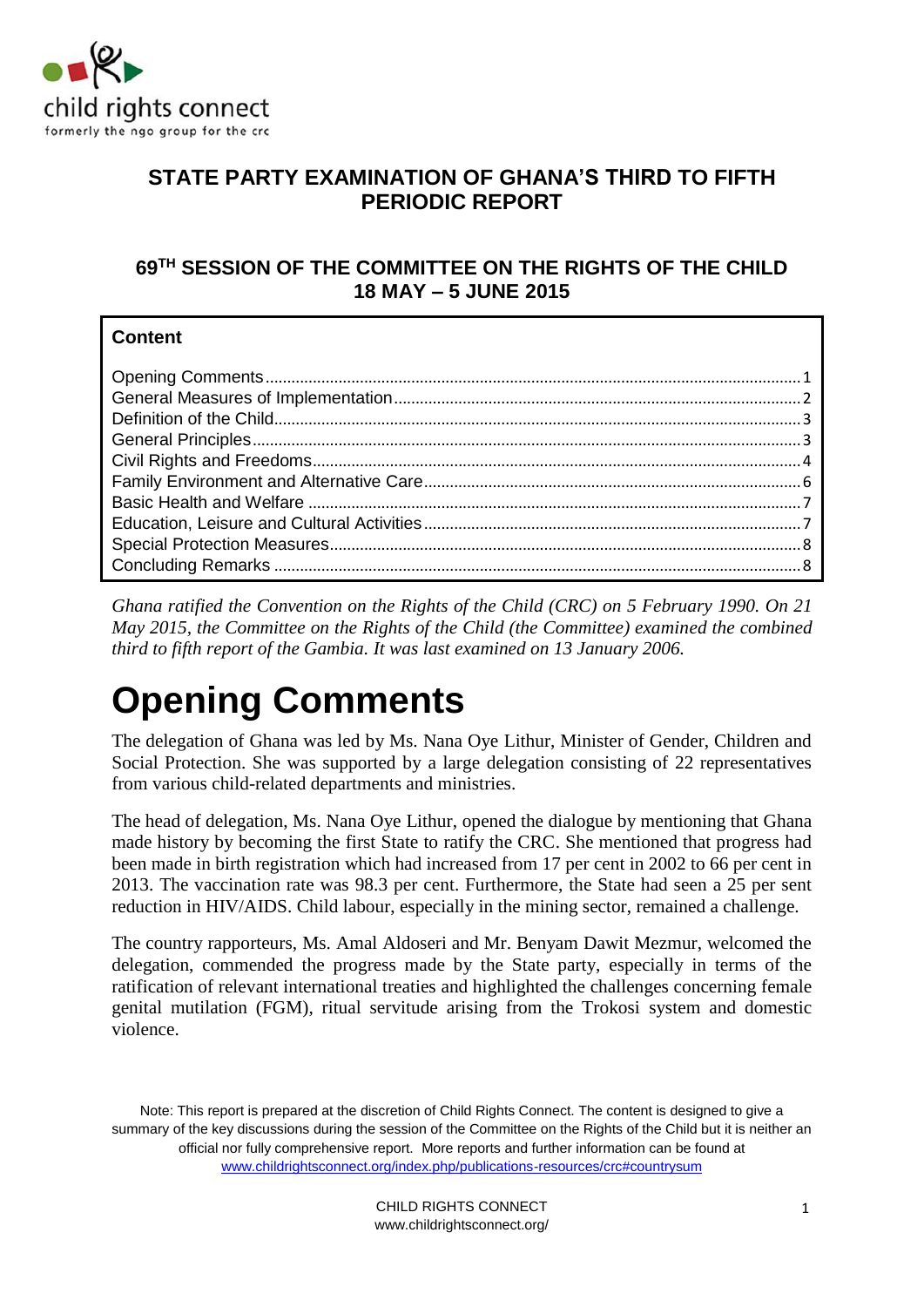# <span id="page-1-0"></span>**General Measures of Implementation**

### *Legislation*

While commending the State on the introduction of new child-related laws, the Committee expressed concern over the existing discrepancy between law and practice, since cases of Trokosi servitude, FGM and domestic violence had increased despite the laws that prohibited them. In terms of implementation of legislation in general, the delegation responded that some of the courts did apply the principles and the provisions of the CRC. In the State's adversarial courts, the lawyers made references to the CRC in their submissions and in their legal arguments, as well as the judges in their rulings.

#### *Budget*

The Committee asked whether measures have been taken to allocate sufficient budget for the implementation of the CRC, especially in the light of the fiscal crisis. Specifically, the Committee asked for more details on the budget allocated for the implementation of the Children and Family Welfare Policy. The Committee also inquired whether the Ministry of Gender, Children and Social Protection was sufficiently resourced with qualified personnel and with adequate budget to fulfil its mandate.

#### *Coordination and monitoring*

The Committee also wanted to learn more about the Commission on Human Rights and Administrative Justice with regard to its competencies, its independence, its accessibility by children (whether children were being informed of its existence and could lodge a complaint in confidentiality), its structure (the vocation of its members). The Committee also asked for disaggregated information on the number and nature of the complaints received by this body. The delegation responded that the Commission on Human Rights and Administrative Justice was a constitutional body, independent of the government and reported to the parliament. In terms of structure, it had a commissioner and deputy commissioners who possessed a status of court of appeal judges. It was in their mandates to receive complaints. One unit under this commission was dedicated to children's rights. From 2008 to 2013, a total of 26,428 childrelated human rights cases were filed, which amounts to 40 per cent of the total number of cases that have been submitted. In terms of governance and institutional structure, there was a national headquarters and 216 human rights offices in every district, to which people can send their complaints (accessibility). The offices also ran awareness creation programmes in the communities, especially in schools, on human and children's rights. On the issue of confidentiality and monitoring, the offices reported to their regional directors in the 10 regions of the State, then to the headquarters.

#### *Dissemination, awareness raising and training*

The Committee asked whether there had been any awareness raising on children's rights for professionals working for and with children. In general terms, the delegation stressed the support from civil society, in addition to the work of the Department of Children, and mentioned the NGO coalition on rights of the child that had done some training across the State.

#### *Data collection*

The Committee asked what stage had been reached in data collection in all areas covered by the CRC and disaggregated by age, sex, disability, geographical location, etc. In particular, the Committee asked whether the government considered establishing a national database on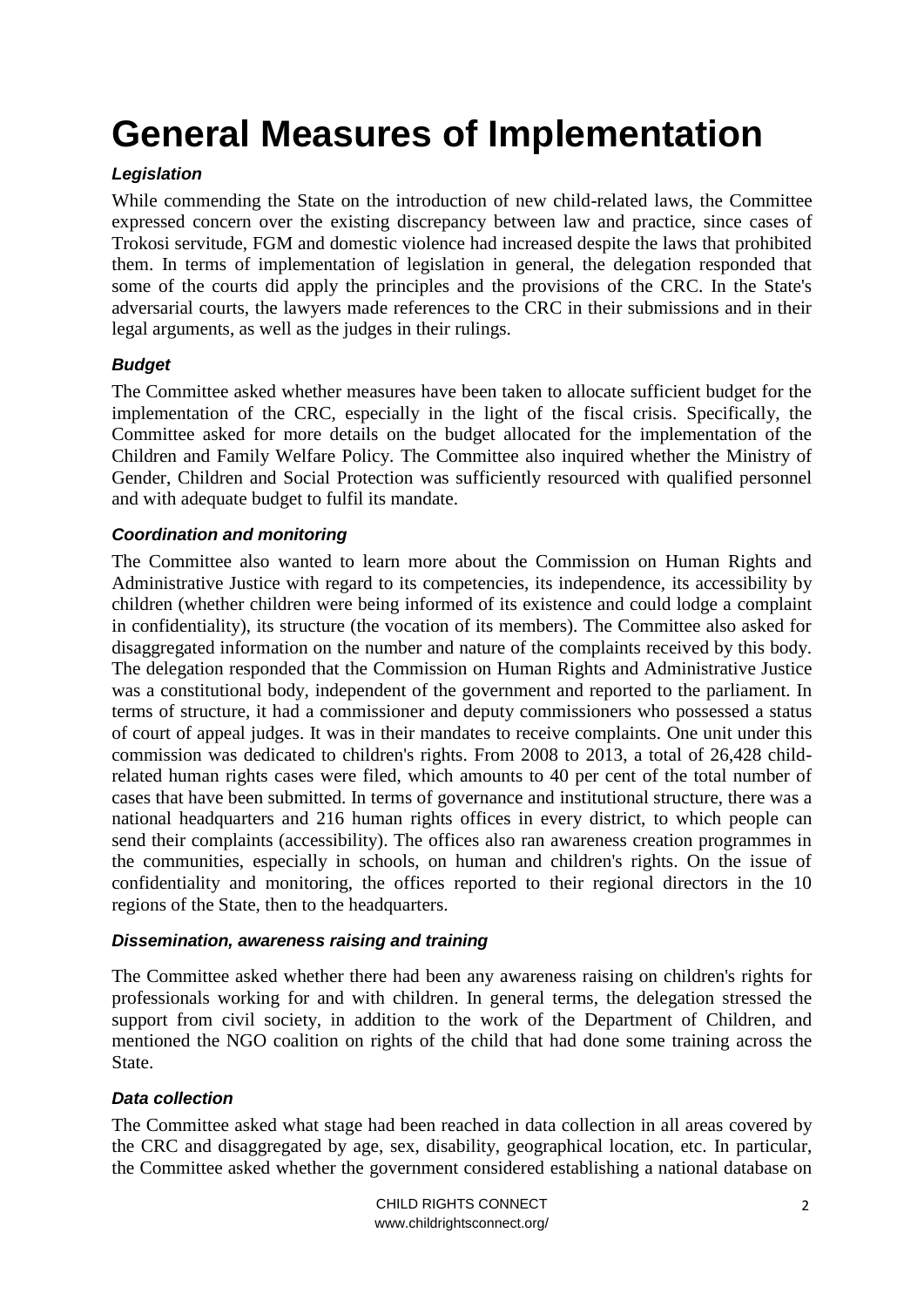all cases of domestic violence that would also contain disaggregated information. The delegation responded that the police managed a national database on domestic violence against children which contained gender-disaggregated statistics on sexual abuse of children, including rape, incest, defilement and sodomy against young boys. It also contained data on perpetrators and victims.

#### *Children's rights and the business sector*

The Committee noted the considerable private sector investment within the mining, cocoa and fishing industries in various parts of the State. In relation to this, it expressed concern that local communities where these industries were concentrated did not necessarily benefit from them, while some of the children had become exposed to child labour and harmful substances. The delegation responded that the State had recently underwent a peer-review by the Economic Community of West African States (ECOWAS) mechanism. As a result of the gaps identified in its national plan of action on child labour, more than 2,000 children had been rescued from working in the mining industry, and last year alone 300 families received livelihood support to prevent their children from working in mines. Furthermore, the establishment of community-based child protection teams within mining communities had led to the withdrawal of more than 267 children from mining activities in 2014.

# <span id="page-2-0"></span>**Definition of the Child**

### *Legal minimum ages*

The Committee asked if there were any exceptions to the law prohibiting marriage under 18, what were the procedural and substantive requirements in those cases and whether the children married under 18 were still legally considered as children. The delegation responded that while the age of marriage was 18 years the age of sexual consent was 16 years. If a child got pregnant at 16, then they would get married, but would remain children in the eyes of the law. The delegation also affirmed that it would not reduce the marriage age to 16 years.

# <span id="page-2-1"></span>**General Principles**

### *Non-discrimination*

The Committee asked if there was a comprehensive strategy to address the de facto discrimination against girls especially in terms of early marriages, FGM and access to education.

### *Best interests of the child*

While the State legally recognised the right of the child to have his/her best interest taken as primary consideration, the Committee was concerned that this right was not adequately and systematically applied in administrative, legislative and judicial proceedings, including in situations of asylum-seeking children. The Committee therefore asked if the persons concerned in these proceedings, such as judges, teachers, parents, those working with asylum seekers, were adequately sensitised to child rights. The delegation responded that in fact the best interest principle was the underlining principle of the Children's Act of 1998. It was in the preamble of this act and it was applied in every proceeding. There was also the family tribunal that dealt with cases relating to custody, child support and other child related issues. The three members of this tribunal (among whom there was a social welfare officer) were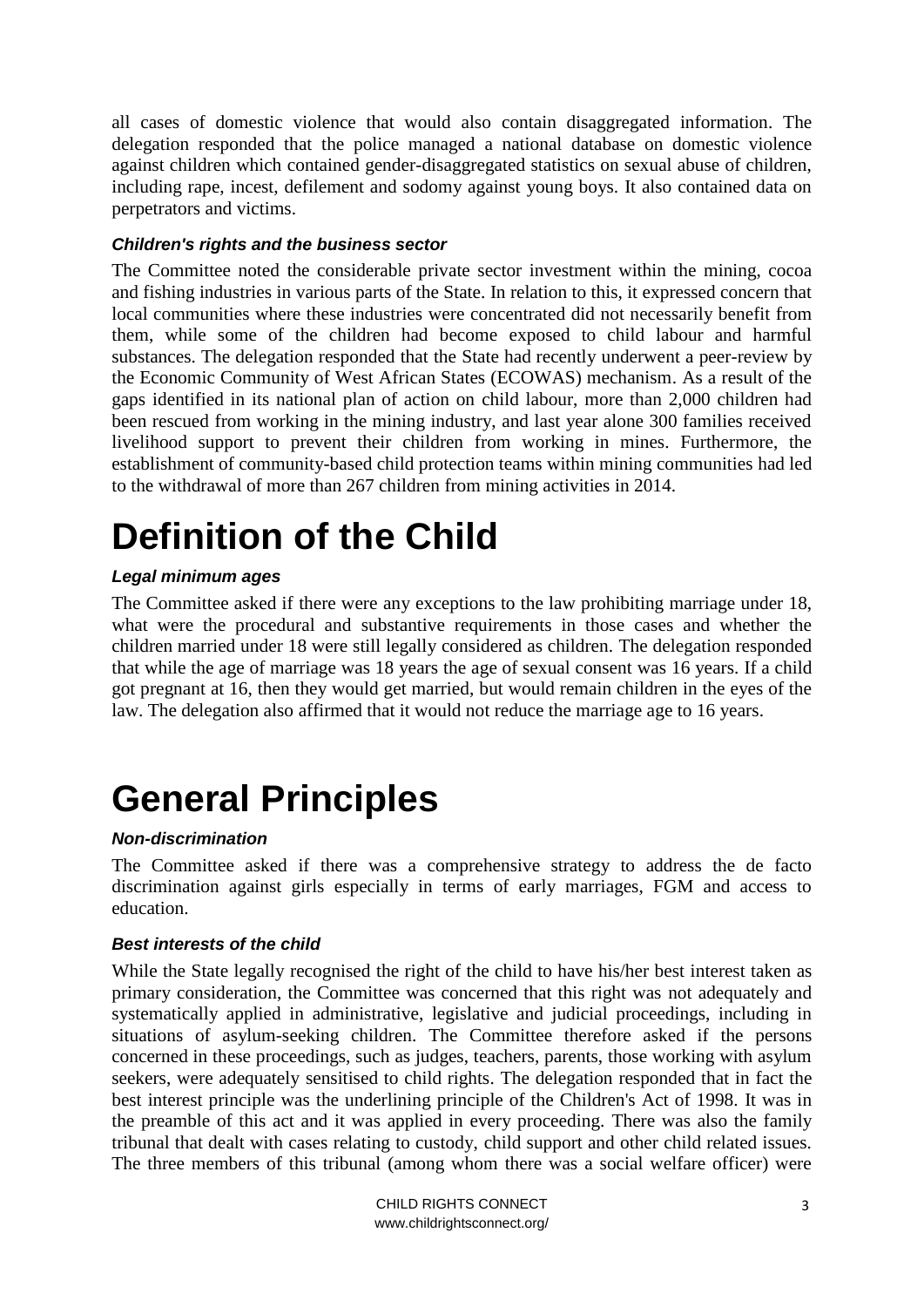trained in the interest of the child. Furthermore, all judges and lawyers had to pass through law school, where they received some training on the CRC and the ACRWC and of course on the 1998 Children's Act. The delegation also shared with the Committee a specific court case where the best interest principle had been clearly enunciated, and affirmed its commitment to progressively ensure that all the judges were well trained on the best interest principle.

#### *Respect for the views of the child*

While commending the State for its efforts in this regard so far, the Committee wanted to know whether the child participation programmes included children in rural areas, girls and children of vulnerable groups and whether the child rights clubs initiative had been extended to rural areas. The Committee also asked if children participated in decision making at home and in judicial and administrative proceedings as well as what measures were put in place to facilitate child participation in decision making.

## <span id="page-3-0"></span>**Civil Rights and Freedoms**

#### *Corporal punishment*

The Committee was concerned over the fact that, according to Article 13(2) of the Children's Act of 1998, corporal punishment was allowed if it was "justifiable and reasonable". The Committee therefore asked if any measures were being taken to curb these violations by amending said article and implementing other laws. The delegation responded that corporal punishment could only be applied if a head teacher gave permission to a teacher to use the cane in which case the reason for the punishment and the number of strokes given had to be logged in the official record. The Child and Family Welfare policy recommended to amend the Children's Act in the course of the next three years so as to prohibit the use of corporal punishment as a form of violence against children.

#### *Birth registration*

The Committee asked for more information on birth registration. In particular, the Committee asked about the situation of refugee and abandoned children, whether birth registration initiatives had been rolled out to the rural areas and whether the education and health systems had integrated birth registration mechanisms such as travelling courts in schools and registry offices in maternity health centres. The Committee also asked if there were any administrative costs for late registrations and wanted to know what the government was doing to tackle corruption that surrounded the birth registration process. The delegation explained that birth registration was decentralized with 216 Birth and Death Registry Offices in each of the districts of the State. There were several advocacy activities such as the Birth Registration Day every September and the Child Health Promotion week every May. Birth registration was free during the first year of the child's life and the late registration fee was so small as to prevent any form of corruption. Children born in refugee camps were registered by community nurses, while traditional birth attendants working in the most remote areas had been trained to record births so certificates could be issued at a later date when a community nurse visited the family. Abandoned children were usually registered when they were admitted into an orphanage. Birth certificates were necessary to enrol children into school which was an incentive for parents to register their children.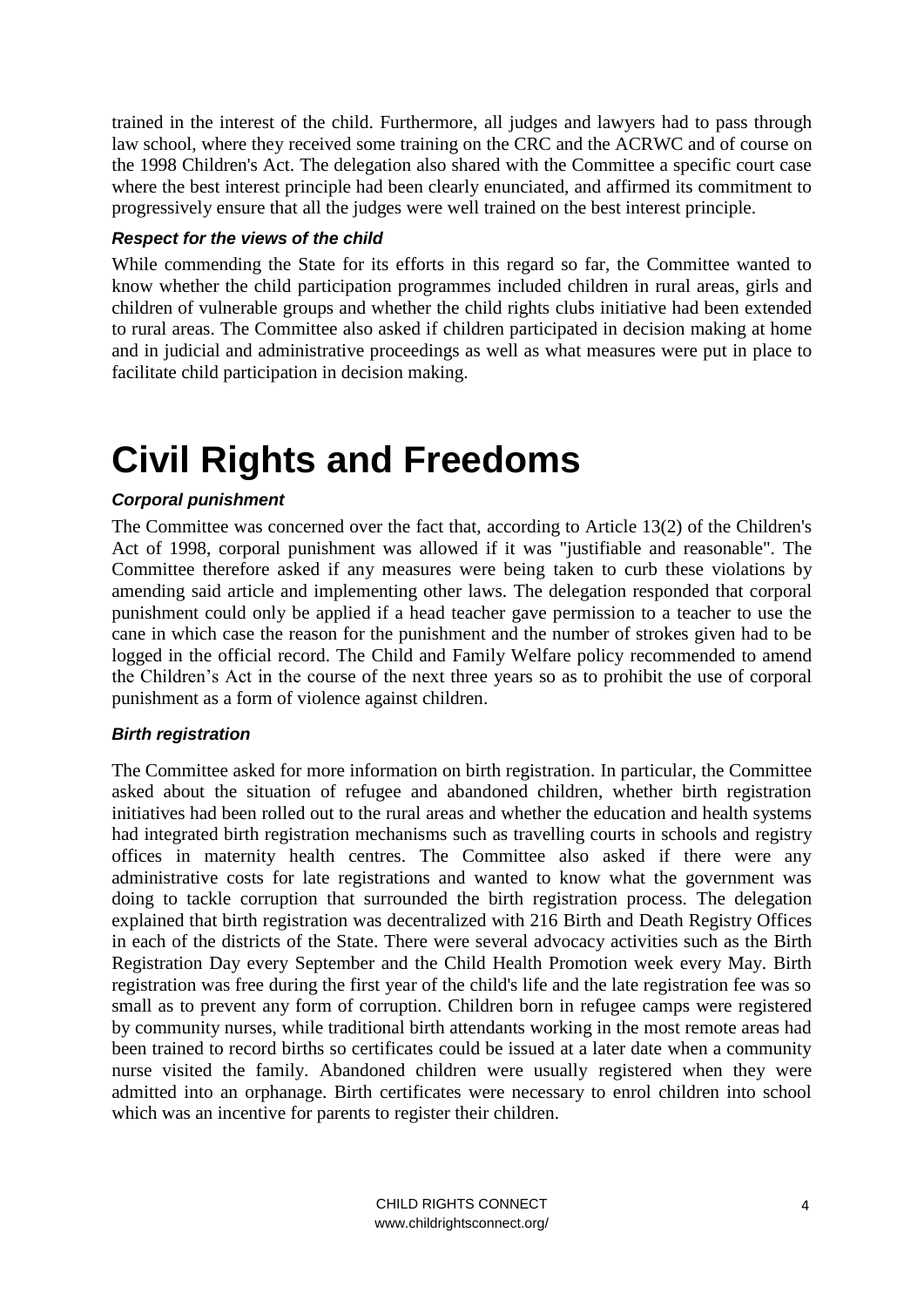#### *Access to appropriate information*

The Committee deplored the fact that a few media provide and disseminate information that benefits children. The Committee was equally concerned about the unethical portrayal of children victims of abuse. In this regard it asked about the child rights training journalists received and whether there were any sanctions on media houses and journalists who flaunted the rules on ethical reporting on children. The Committee also asked whether there were any programmes in place to sensitise and educate children and parents on the dangers of exposure to harmful information such as violence or pornography. The delegation responded that children get information from the radio. There indeed were concerns of the media portrayals of abused children and for this reason the journalist receive training on reporting on cases relating to children. Additionally, there was a constitutional body called the National Media Commission that monitored and regulated the media in the State with regard to the reporting on children. The Ghana Journalist Association also had its own Code of Conduct with relevant sections on how to report on children. The NGO coalition on the rights of the child had also participated in the training and sensitisation of journalists across the State. In cases of inappropriate portrayal of children in the media the Department of Children would step in.

#### *Right to nationality*

The Committee expressed concerns that only children born in Ghana who had one Ghanaian parent were eligible for Ghanaian nationality and asked what the government was doing to address this issue. In this regard, the Committee also asked whether the State party was considering ratifying the 1954 Convention relating to the Status of Stateless Persons and the 1961 Convention on the Reduction of Statelessness.

## **Violence against children**

#### *Domestic violence and sexual abuse*

The Committee wanted to know to which extent the domestic violence legislation was actually bringing about positive change to the lived reality of children, how focused it was on children and whether it addressed issues pertaining to mental and psychological violence as well. The Committee also asked whether there was a sentencing policy regarding domestic violence. The delegation responded that the government was currently developing a sentencing policy - a process started in 2014. In the meantime, the Criminal Offenses Act already contained stipulations on sentencing. There was, for instance, a range for cases of defilement. The minimum sentence that a judge could give was 7 years. For harbouring children and using them for prostitution the minimum sentence was also 7 years, and the maximum one 25 years. The delegation shared their concerns over the increasing trend of out-of-court settlements of sex-related offenses with respect to children under 18.

#### *Harmful practices*

The Committee asked for an update on efforts to combat scarring practices as well as the Trokosi ritual servitude. The Committee also wanted to know if there existed any symbolic practices that could be used to avoid the harmful ones being practiced on children. As regards the Trokosi tradition, the Committee asked how the concerned priests were being dealt with. Looking into the Criminal Code (Amendment) Act 29, section 314(a) that criminalised Trokosi, the Committee asked the delegation whether they found the penalty commensurate with the severity of the crime and if there had been challenges in terms of training law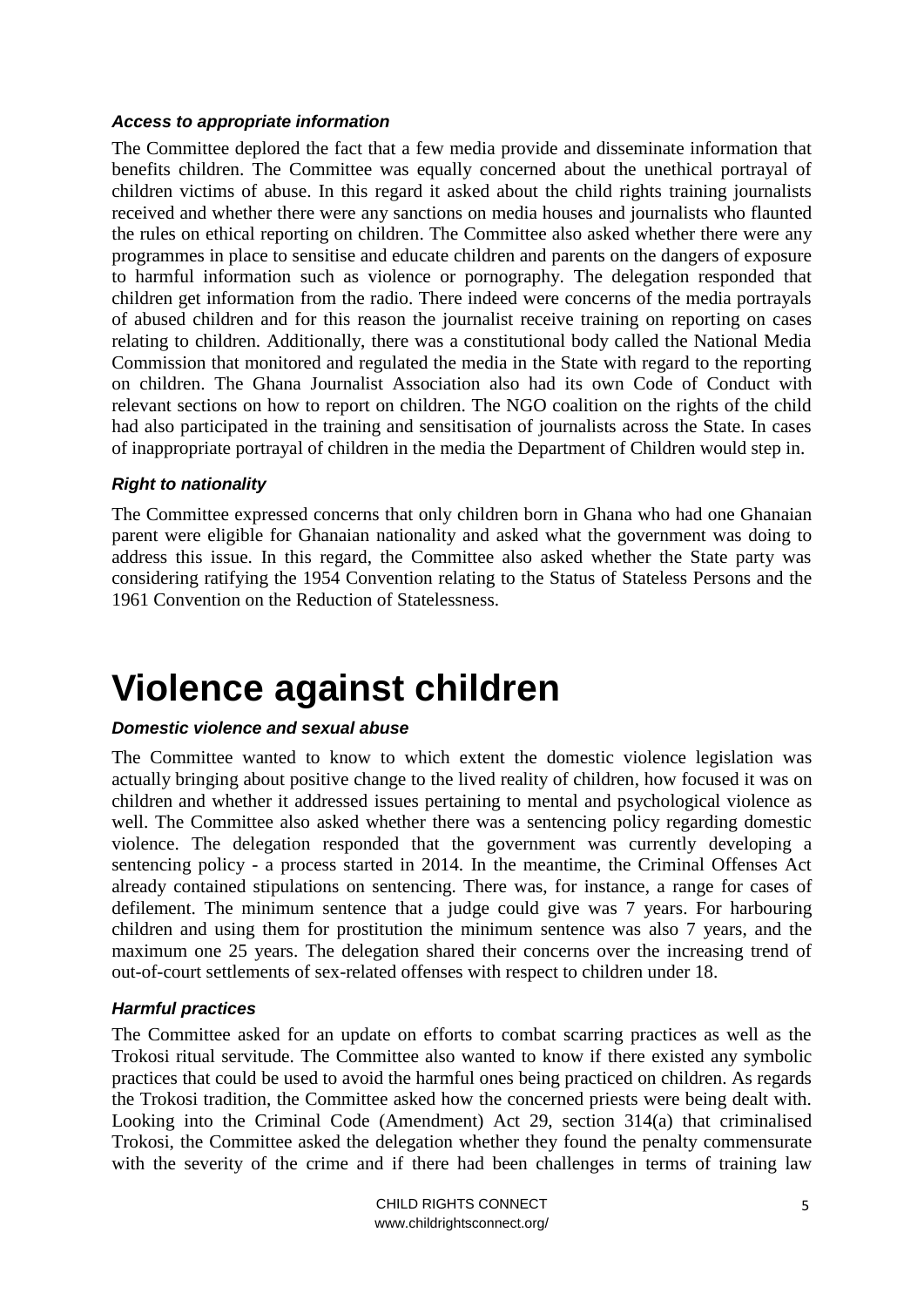enforcement officers in relation to the implementation of this provision. The delegation started by explaining that these were very sensitive socio-cultural and customary practices that have been in existence for centuries. In 1998, the Criminal Offenses Act was amended to criminalise harmful traditional practices. Also, Article 26(2) of the Constitution of 1993 prohibits harmful cultural practices, and there were similar provisions in the Children's Act of 1998. Notwithstanding all these legal provisions, the Constitution and statutes, some of these practices were still going on unabated because it was difficult to use legal interventions as mechanisms for the protection of the rights of children and principally women against some of these harmful traditional practices. Fortunately, in the case of FGM, the 1994 amendment of the Criminal Offenses Act criminalising FGM and harmful widowhood practices had recently been put to use with 6 convictions for FGM. But this came only after a strong awareness raising campaign in parallel to the promotion of the law. According to a study conducted in 2011 (multiple indicator cluster survey) it was found that the FGM incidence was reduced to 4 per cent from about 30 per cent 10 years ago. With regard to witchcraft, about 600 women had been branded as witches and confined to witch camps. Alarmingly, there were also about 130 children living in these camps. The government's strategy had been to engage with the traditional leaders and the elders in the communities in order to try and dissuade them first from getting the women lynched and pronounced as witches while encouraging the release of the women from the witch camps and their reintegration into the communities. That is how they were able to close down a witch camp, with the cooperation and support of Action Aid and a number of CSOs in the Northern region. Finally, the delegation conceded that it had been extremely difficult to secure convictions or even prosecutions, or even to get a single person to formally file a case of Trokosi - a harmful practice which occurred in the Volta region and in certain parts of the Greater Accra region. Basically this was because of the socio-cultural underpinnings of the practice - but the government was progressively working to engage with the traditional leaders. That was why the interventions by the Commission on Human Rights and Administrative Justice and the "International needs" NGO had used alternative mechanisms, mediation and also were supporting alternative symbolic practices to free girls from Trokosi.

#### *Early, forced or child marriages*

The Committee expressed concerns that despite the establishment of the Child Marriage Coordinating Unit, as well as the Ending Child Marriage initiative, the number of forced and early marriages was on the rise. The Committee asked if any evidence-based studies had been conducted to identify the specific reasons behind this trend, other than poverty (such as gender inequalities or negative social and traditional norms). The delegation informed the Committee on the creation of the Anti-Child Marriage Coordinating Unit. It was established by the government together with UNICEF and its function was to produce factsheets, training packets and resource guides, to inform the public on child marriages and to establish a committee of experts to advise it. Furthermore, a shelter for victims of child marriage was established in the Greater Accra area.

# <span id="page-5-0"></span>**Family Environment and Alternative Care**

*Alternative care*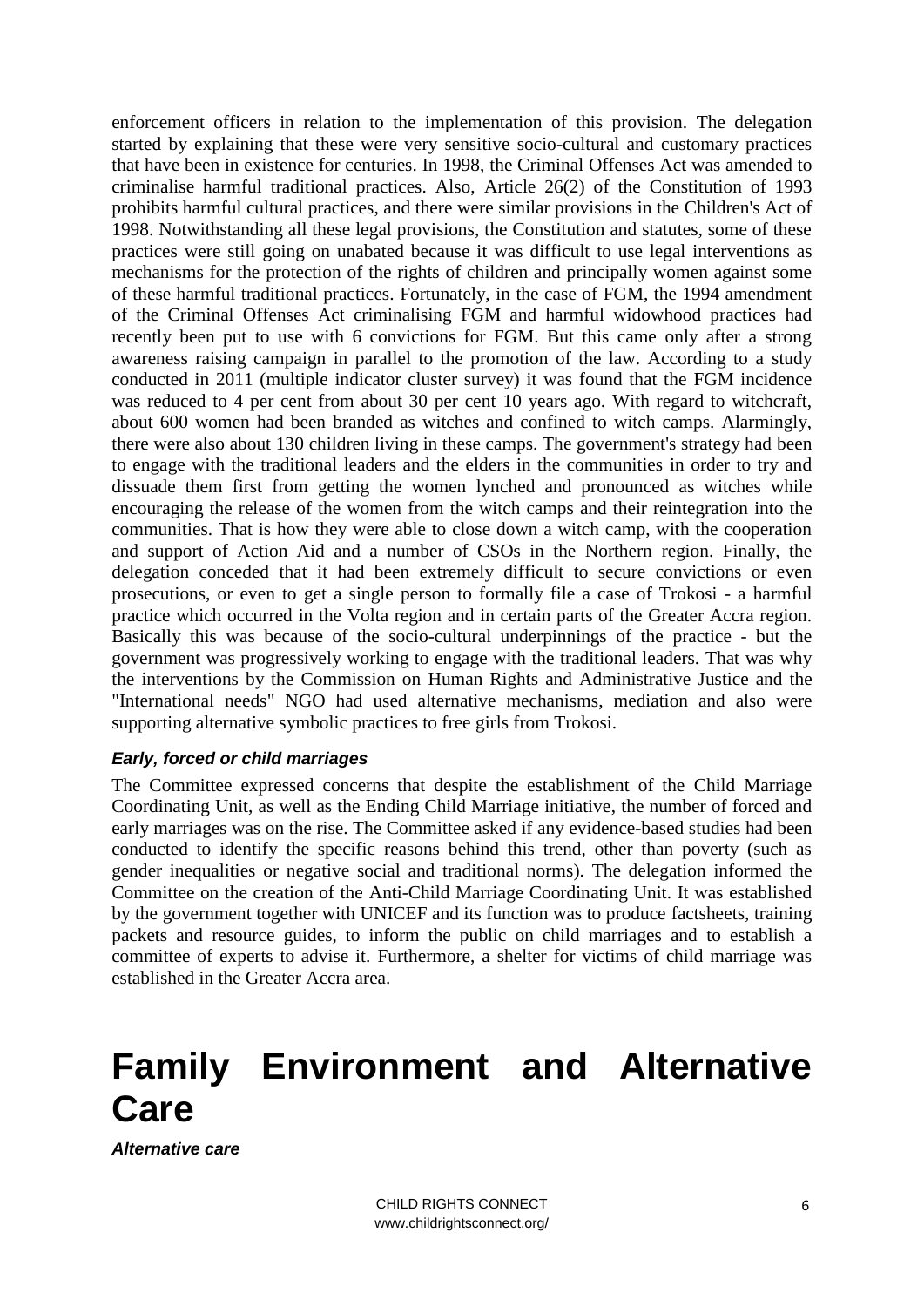The Committee expressed concerns about the very low number of fostered children (12 in 2014) and the high number of children placed for adoption. It therefore asked for clear statistics on national and international adoption. The Committee wanted to know what support was given to family-based alternative care. The delegation responded that a Care Reform Initiative was launched in 2007 to ensure children grew up in a family setting rather than in an institution. The initiative included training for orphanage staff, including on reunification processes, and support for families to keep their children in the first place. The number of Ghanaian children adopted outside the country had decreased drastically and in the first quarter of 2015 only one inter-country adoption had been approved, which was for a Ghanaian family living abroad. Since 2010 2,248 children had been reunited with their families and 83 orphanages had been closed down. The authorities were trying to collect information on the number of children who were living with their relatives under the 'kinship care' scheme, which was not a form of adoption and sometimes confused as a form of foster care.

## <span id="page-6-0"></span>**Disabilities, Basic Health and Welfare**

#### *Teenage pregnancy*

The Committee was concerned by the high incidence of teenage pregnancies and the high number of illegal and unsafe abortions for adolescents. It therefore asked whether there were any plans to improve sexual and reproductive health care for adolescents. The delegation responded that teenage pregnancy was a concern. Like all pregnant women teenage girls had free access to antenatal care but sometimes they did not use it. The government therefore started training health providers not to discriminate against pregnant adolescents in need of antenatal care and urging health clinics to offer adolescent-friendly services outside of peak hours.

#### *Vaccination*

The Committee stressed the need to synchronize vaccination campaigns with neighbouring countries. The delegation responded that for many years national immunization days, for example for Polio, had been synchronized with neighbouring countries across the sub-region. The said that it would consider synchronizing regular immunization services in the same way. It was also noted that, in particular in the border towns, vaccinations were available for foreign nationals as well.

## <span id="page-6-1"></span>**Education, Leisure and Cultural Activities.**

#### *Private education*

The Committee expressed concerns over the increase in private education in the State as parents were obliged to sacrifice a lot of money to compensate for the poor quality public education thus furthering the socio-economic gaps. The delegation responded that around 27 per cent of schools in the State were private for which it was difficult to collect statistics as they were unwilling to share data with the authorities. The government was however working hard to ensure that they provided quality education.

> CHILD RIGHTS CONNECT www.childrightsconnect.org/